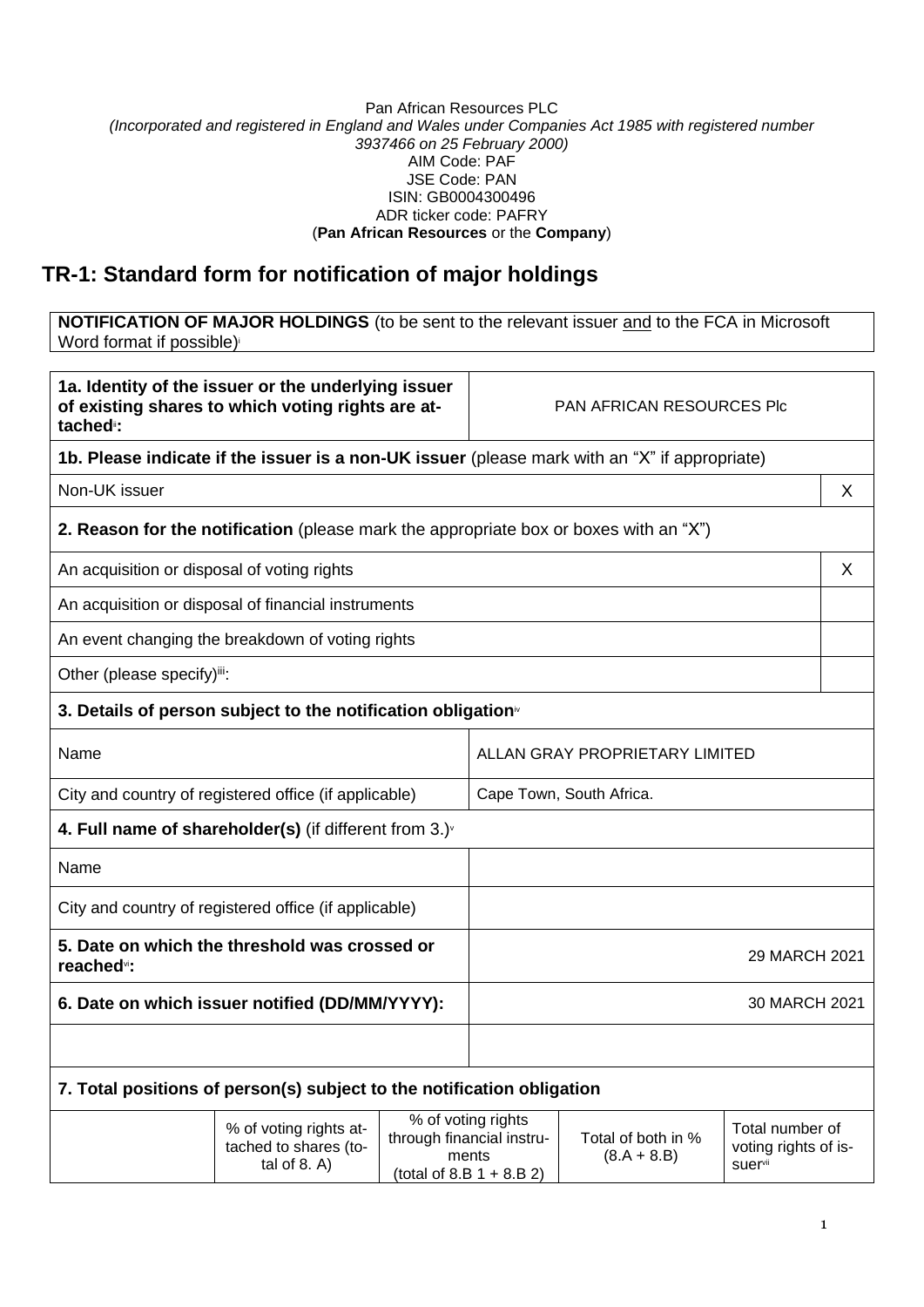| <b>Resulting situation</b><br>on the date on which<br>threshold was<br>crossed or reached | 23.65% | 23.65% | 528 530 636 |
|-------------------------------------------------------------------------------------------|--------|--------|-------------|
| Position of previous<br>notification (if<br>applicable)                                   |        |        |             |

## **8. Notified details of the resulting situation on the date on which the threshold was crossed or reached**viii

## **A: Voting rights attached to shares**

| Class/type of<br>shares | Number of voting rightsix                                     |                                                                       | % of voting rights                                            |                                                                       |
|-------------------------|---------------------------------------------------------------|-----------------------------------------------------------------------|---------------------------------------------------------------|-----------------------------------------------------------------------|
| ISIN code (if possible) | <b>Direct</b><br>(Art 9 of Directive<br>2004/109/EC) (DTR5.1) | <b>Indirect</b><br>(Art 10 of Directive<br>2004/109/EC)<br>(DTR5.2.1) | <b>Direct</b><br>(Art 9 of Directive<br>2004/109/EC) (DTR5.1) | <b>Indirect</b><br>(Art 10 of Directive<br>2004/109/EC)<br>(DTR5.2.1) |
| GB0004300496            | 528 530 636                                                   |                                                                       | 23.65%                                                        |                                                                       |
|                         |                                                               |                                                                       |                                                               |                                                                       |
|                         |                                                               |                                                                       |                                                               |                                                                       |
| <b>SUBTOTAL 8. A</b>    | 528 530 636                                                   |                                                                       | 528 530 636                                                   |                                                                       |

| B 1: Financial Instruments according to Art. 13(1)(a) of Directive 2004/109/EC (DTR5.3.1.1 (a)) |                                                        |                                         |                                                                                                          |                    |
|-------------------------------------------------------------------------------------------------|--------------------------------------------------------|-----------------------------------------|----------------------------------------------------------------------------------------------------------|--------------------|
| Type of financial in-<br>strument                                                               | <b>Expiration</b><br>$date^{\scriptscriptstyle\times}$ | Exercise/<br><b>Conversion Periodxi</b> | <b>Number of voting rights</b><br>that may be acquired if<br>the instrument is exer-<br>cised/converted. | % of voting rights |
|                                                                                                 |                                                        |                                         |                                                                                                          |                    |
|                                                                                                 |                                                        |                                         |                                                                                                          |                    |
|                                                                                                 |                                                        |                                         |                                                                                                          |                    |
|                                                                                                 |                                                        | <b>SUBTOTAL 8. B 1</b>                  |                                                                                                          |                    |

| B 2: Financial Instruments with similar economic effect according to Art. 13(1)(b) of Directive<br>2004/109/EC (DTR5.3.1.1 (b)) |                               |                                               |                                                     |                            |                    |
|---------------------------------------------------------------------------------------------------------------------------------|-------------------------------|-----------------------------------------------|-----------------------------------------------------|----------------------------|--------------------|
| <b>Type of financial</b><br>instrument                                                                                          | <b>Expiration</b><br>$date^x$ | Exercise/<br><b>Conversion Pe-</b><br>riod xi | <b>Physical or</b><br>cash<br><b>settlement</b> xii | Number of<br>voting rights | % of voting rights |
|                                                                                                                                 |                               |                                               |                                                     |                            |                    |
|                                                                                                                                 |                               |                                               |                                                     |                            |                    |
|                                                                                                                                 |                               |                                               |                                                     |                            |                    |
|                                                                                                                                 |                               |                                               | <b>SUBTOTAL</b><br>8.B.2                            |                            |                    |